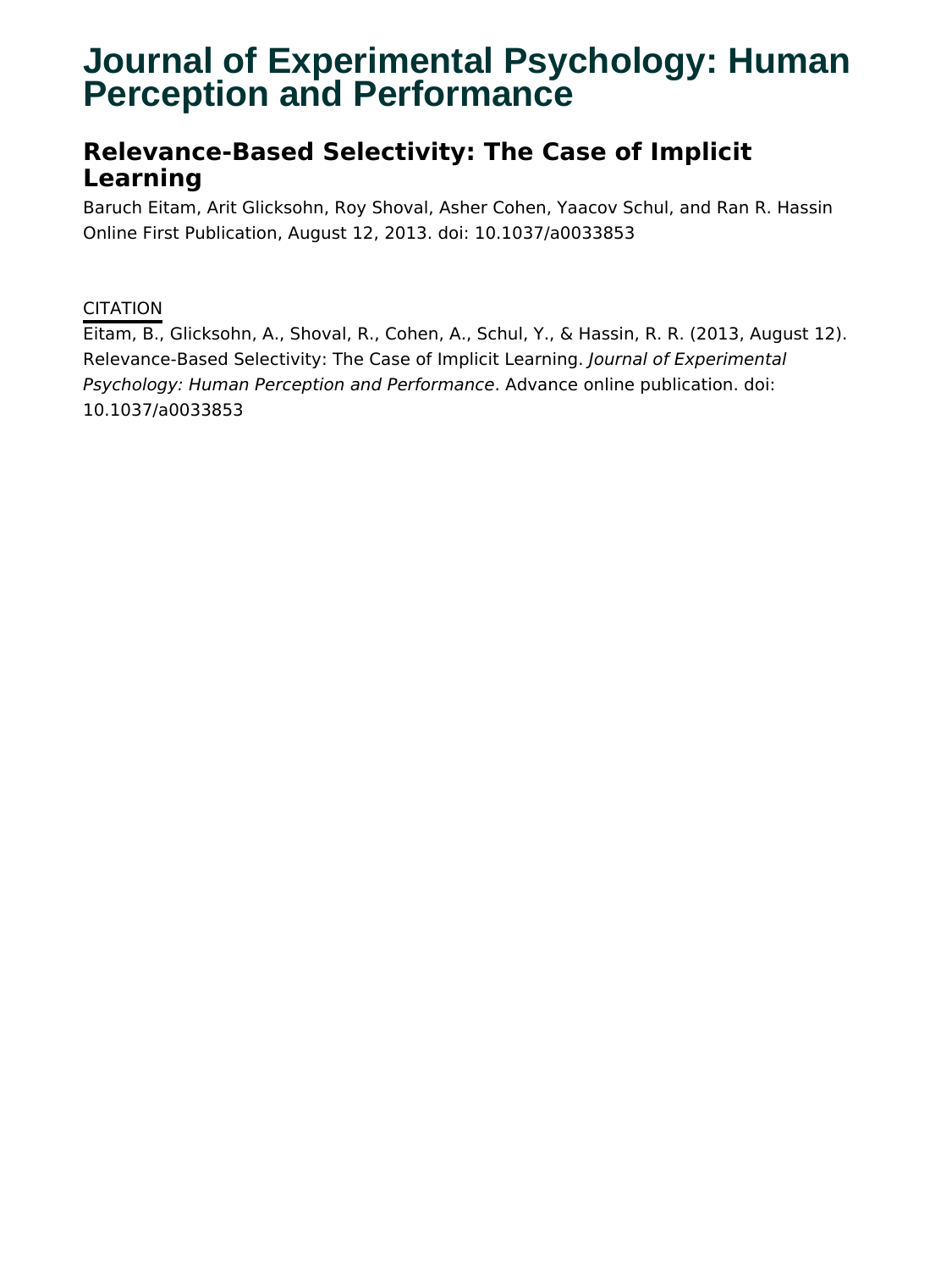## Relevance-Based Selectivity: The Case of Implicit Learning

Baruch Eitam University of Haifa

Roy Shoval University of Haifa

Arit Glicksohn Hebrew University

Asher Cohen, Yaacov Schul, and Ran R. Hassin Hebrew University

Learning the structure of the environment (e.g., what usually follows what) enables animals to behave in an effective manner and prepare for future events. Unintentional learning is capable of efficiently producing such knowledge as has been demonstrated with the Artificial Grammar Learning paradigm (AGL), among others. It has been argued that selective attention is a necessary and sufficient condition for visual implicit learning. Experiment 1 shows that spatial attention is not sufficient for implicit learning. Learning does not occur if the stimuli instantiating the structure are task irrelevant. In a second experiment, we demonstrate that this holds even with abundance of available attentional resources. Together, these results challenge the current view of the relations between attention, resources, and implicit learning.

*Keywords:* implicit learning, selective attention, spatial attention, perceptual load, task relevance, Artificial Grammar Learning

Humans, as other animals, benefit from knowing the regularities of their environment. When such regularities are acquired without intention, and largely without awareness, learning is often termed *implicit* (Reber, 1967; for reviews see Frensch, 1998; Frensch & Runger, 2003; Reber, 1993). The processes responsible for such learning were once contrasted with a selective, intentional "system" (e.g., Hayes & Broadbent, 1988). However, more recent research shows that implicit learning processes are in fact highly selective (Tanaka et al., 2008; Jiménez & Mendez, 1999; Jiang & Chun, 2001; Turk-Browne, Junge, & Scholl, 2005; but see Guo et al., 2013).

In an attempt to investigate this selectivity, our own past research on implicit learning targeted the effects of the learner's motivation. We showed that both the amount (Eitam, Hassin, & Schul, 2008) and direction (Eitam, Schul, & Hassin, 2009) of implicit learning are modulated by motivation. Moreover, we (Eitam et al., 2008) highlighted the importance of task relevance above and beyond mere spatial attention as a basis for stimulus selection in implicit learning (See also Frensch & Runger, 2003).

Using Artificial Grammar Learning we presented both relevant and irrelevant features of stimuli (color relevant vs. shape relevant) within participants' attentional focus. We found that only the grammar instantiated by the relevant features was implicitly learned.

Yet, as task relevance is considered to lead the deployment of attention (Folk, Remington, & Johnston, 1992), and because relevance was bound to a feature in these studies, one could argue that relevance affected implicit learning through *recruiting* dimension/feature-based attention (e.g., Kumada, 2001; Rossi & Paradiso, 1995). Hence these data do not enable us to pinpoint the effect of relevance on implicit learning, over and above attention per se. In other words, the data above cannot tell us whether spatial attention in and of itself (i.e., regardless of relevance) is a sufficient condition for implicit learning to occur.

#### **The Current Study**

Building on a framework developed for explaining selectivity in activation of semantic knowledge (Eitam & Higgins, 2010; Eitam, Miele, & Higgins, in press), we argue that knowledge activation is modulated by the relevance of the represented information to task demands and that irrelevant information is largely unavailable to cognitive process. Hence, implicit learning is likely to occur only for relevant information. Specifically, we hypothesize that implicit learning will occur only when objects, features, or locations are task relevant. In other words, if these were attended but not relevant, learning would not take place. Attention, then, is not a sufficient condition for implicit learning.

To directly test the role of relevance in implicit learning we created conditions in which current theories of attention would predict that stimuli would be processed (and hence learning would occur). Specifically, like Eitam et al. (2009), we manipulated

Baruch Eitam, Psychology Department, University of Haifa; Arit Glicksohn, Psychology Department, Hebrew University; Roy Shoval, Psychology Department, University of Haifa; Asher Cohen and Yaacov Schul, Psychology Department, Hebrew University; Ran R. Hassin, Psychology Department and The Center for the Study of Rationality, Hebrew University.

This research was supported by Israel Science Foundation (ISF) Grants 277/12 (BE), 124/08 (YS) XX/xx (AC).

Correspondence concerning this article should be addressed to Baruch Eitam, Department of Psychology, University of Haifa, Mount Carmel, Haifa 31905, Israel. E-mail: beitam@psy.haifa.ac.il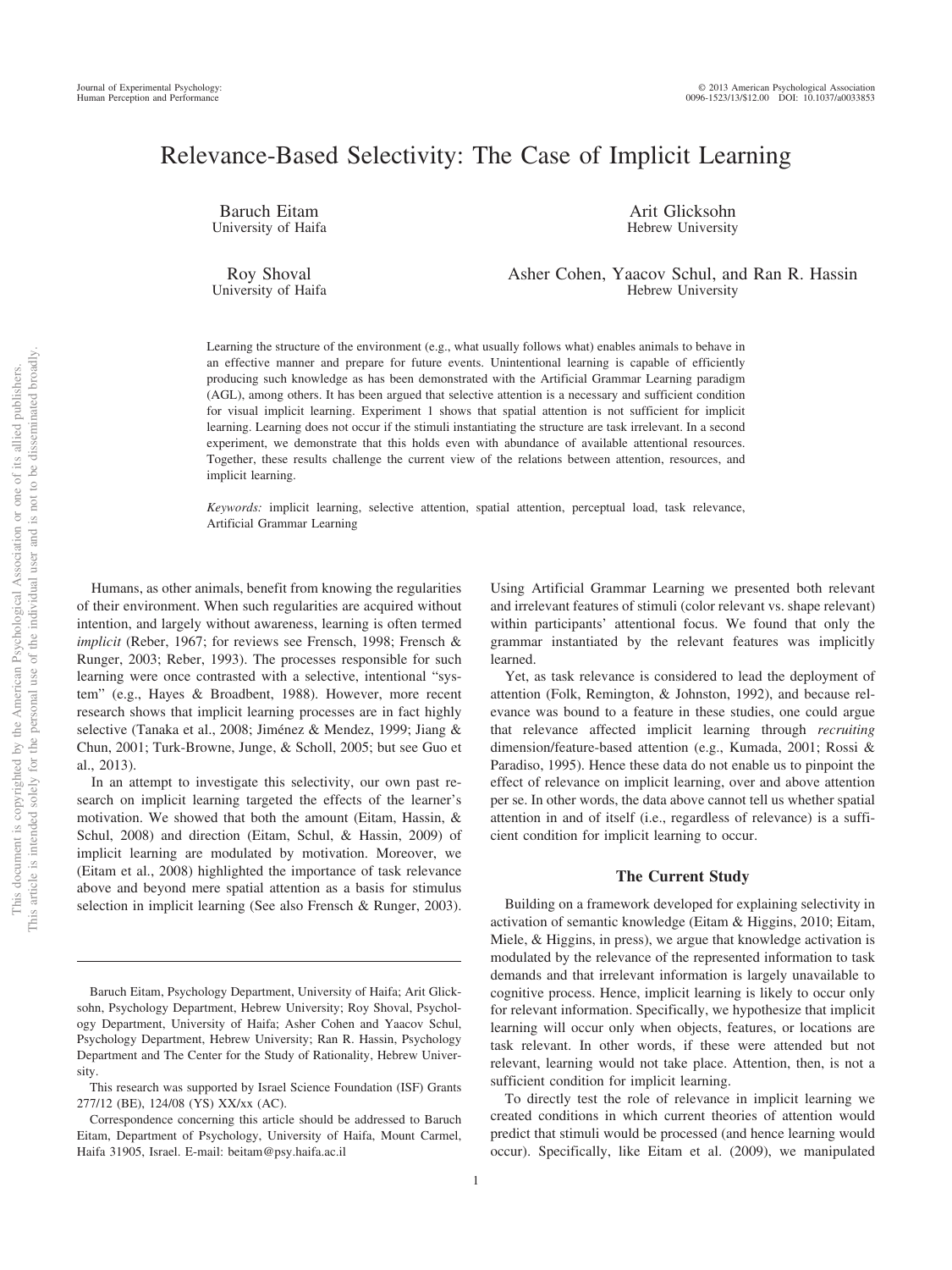spatial relevance *within the spotlight*. Unlike Eitam et al., however, the task-relevant and task-irrelevant stimuli belonged to the same dimension. Accordingly, selection could not be based on the stimulus' dimension, and hence the effect of relevance is far less likely to occur through recruitment of feature-based attention. Note, further, that the modal views of attention holds that allocation of spatial attention behaves somewhat like a spotlight (see, e.g., Broadbent, 1982; Posner, Snyder, & Davidson, 1980) or a zoom lens (Eriksen & James, 1986; Eriksen & Yeh, 1985). Hence, a certain amount of attention should be allocated to any stimulus that falls within the spotlight/lens. Our current experiments, then, provide a strong test for the hypothesis that attention per se is not sufficient for implicit learning, and that the structure of taskirrelevant stimuli in the focus attention is not learned implicitly.

Given that the availability of attentional resources is considered a necessary and sufficient condition for them to spill over to spatially irrelevant stimuli, Experiment 2 directly tests whether the task-relevance selection occurs also when cognitive resources were plentiful (cf., Lavie, 1995; Lavie & Cox, 1997).

In ending this brief introduction, it should be noted that the role of attention in implicit learning has been studied by many groups, with mixed results that do not easily yield to a single theoretical explanation. Some of this confusion stems from the multiple uses of the term *attention* itself (e.g., as selection vs. as resource). By deriving our predictions from prominent theories of attention, we aim to facilitate the integration of findings on "attention in implicit learning" with the more general literature on attention. In the General Discussion we will succinctly discuss prime examples and show how the current framework contributes to a general understanding of the relation between attention and implicit learning, and how this understanding maps on to selection in general.

#### **Experiment 1: Location Relevance-Based Selection Within the Spotlight**

#### **Method**

**Participants.** Eighty Hebrew University undergraduates (54 females, mean age  $= 23.6$ ,  $SD = 2.5$ ) participated in the experiment in exchange for course credit or pay. Participants were run individually and were randomly assigned to one of two relevance conditions, 40 per condition. One participant was excluded from analysis because he did not adhere to the instructions.

**Stimuli.** Stimuli were based on two different finite-state grammars, similar in their complexity, each containing eight potential paths between nodes and two recursions (see Figure 1). Ten colors were selected for maximal differentiation among themselves; five were randomly allocated to the outer circle and another five to the inner circle. The colors were then assigned to each node. Each of these grammars can generate a total of 52 unique five–nine-colors-long sequences for each grammar. For the familiarization phase, 32 sequences from each grammar (the same ones used by Dienes, Altman, Kwan, & Goode, 1995 and by Eitam et al., 2009) were randomly combined, with the restriction that the sequences have equal length to from sequences of concentric circles (see Figure 2a).<sup>1</sup> During the test phase, participants saw 40 novel sequences comprised of either



*Figure 1.* The two grammars used for generating the training and test stimuli (Grammars adapted from those used by Dienes et al., 1995).

outer- or inner-circles. For the outer-circles test sequences, 20 obeyed the outer-grammar used during familiarization, while 20 obeyed the inner-grammar used during familiarization and violated the outer-grammar. The exact opposite held for participants who saw the inner-grammar test sequences. To be clear, both "grammatical" and "nongrammatical" strings were colored in the colors of the to-be-tested grammar. That is, participants could in no way establish the grammaticality of an item based on its colors, but only on their ordering.

**Procedure.** The experiment included three phases: practice, training, and a (surprise) grammar test.

*Practice.* During practice, participants learned how to use a color matrix employed during the training phase (see Figure 2b). To prepare them for using this mode of response, they went through two stages of practice prior to the main experiment. Practice began by responding to a series of color patches that stayed on the screen until the participant responded (30 trials) and received feedback on their performance. Next, they were given three practice sequences of colored concentric circles that were to be memorized. The colors of these sequences were determined randomly for both the inner and outer circles. For each sequence, participants were requested to recall the colors of either of the inner or outer circles, according to their experimental condition, and received feedback on the success of their memory performance. Participants produced the sequence of colors they remembered using the color matrix.

*Training.* During the training phase, participants viewed strings of concentric circles in the center of the screen, one at a time, for 7 seconds each, with an ISI of one second between two successive trials (Eitam et al., 2009). To manipulate relevance of a location, half of the participants were instructed to memorize the

<sup>&</sup>lt;sup>1</sup> In order to rule out possible effect of specific combinations, individual strings were randomly combined to create 96 potentially different combinations, with each individual string appearing three times.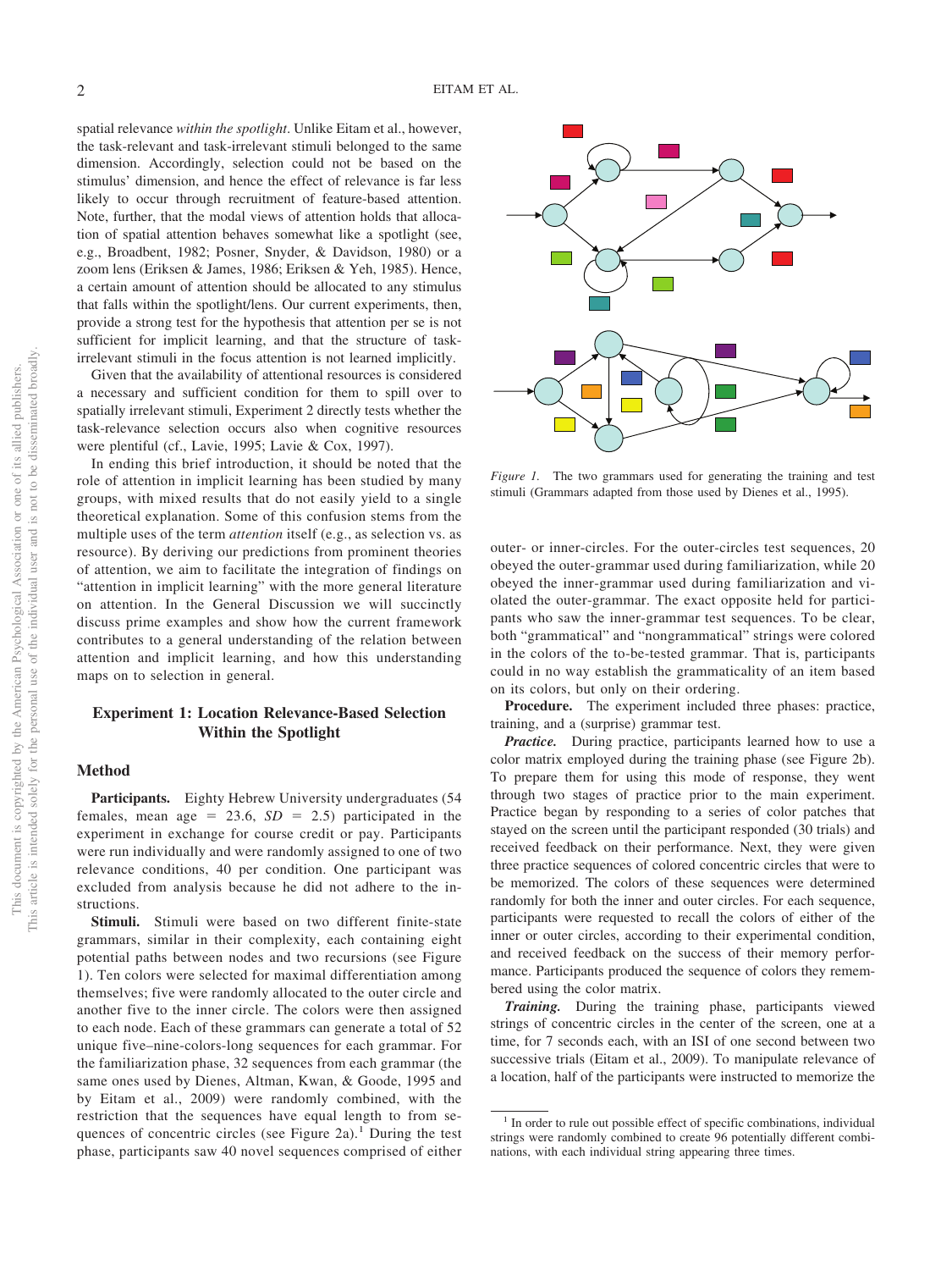

*Figure 2.* a. A training stimulus in Experiment 1. b. The color matrix participants used for responding.

inner (outer) circles.<sup>2</sup> Each individual string appeared three times and the order of strings was randomly determined for each participant, with the provision that the same string did not appear on consecutive trials. To ensure that participants actually looked at the stimuli, a memory probe appeared after 33 of 96 trials (34 participants responded to the memory probes by clicking on a color matrix that appeared on the computer screen. The order of the colors in the color-matrix was randomly assigned for each participant.<sup>3</sup>

*Grammar test.* A surprise test phase followed training. Participants were informed that sequences of the inner (outer) circles adhered to a complex set of rules. On each trial, a single test sequence was presented in the center of the screen until participants responded, and participants were asked to determine whether the stimuli followed these rules or not. To foster application of implicit knowledge, participants were told that the rules were very complex and were encouraged to use their "gut feeling" when classifying the novel strings (see, e.g., Dienes et al., 1995).

#### **Results**

**Grammatical knowledge.** A two-way ANOVA with Memorized Location (inner circle vs. outer circle) and Test Relevance (relevant vs. irrelevant) as between-participants factors was performed. The relevance effect was significant,  $F(1, 76) = 48.2$ ,  $p <$ .01.4 Participants who were tested on a grammar that was instantiated in a task-relevant location classified the sequences with a mean percentage rate of  $64\%$ ,  $SD = 13$ , which is reliably higher than chance-level performance  $(50\%) t(39) = 6.81, p < .001$ ; in marked contrast, participants who were tested on the grammar that was instantiated in an irrelevant location during the training phase performed at a rate no reliably different than chance level, with a mean percentage rate of 47.5%,  $SD = 6$ ,  $t(39) = -1.6$ ,  $p = .1$ . It is important that there was no difference between participants that attended the inner and outer strings (see Table 1 for the individual cells). Thus, whether an irrelevant color was at the center or the periphery of the spotlight did not make any difference—in both cases spatially irrelevant stimuli did not lead to learning. Finally, we explored whether the effect of relevance is driven by a small subset of test items. This was clearly not the case (see Figure 3), as classification performance was nominally superior in 32 of the

40 test items (80%) when they adhered or violated a grammar instantiated in a relevant (vs. irrelevant) location.

**Explicit memory for training items.** Some authors have argued that implicit learning is no more than a manifestation of explicit, albeit fragmentary, memorization of instances (Brooks, 1978; Jamieson & Mewhort, 2010). If this was indeed the case, the effect of relevance we are reporting should be attributed to explicit rather than implicit learning. To test this idea empirically, we explored the relationship between the participants' explicitmemory performance in the training task and their success in learning of the structure implicitly (as assessed by the grammar test). For each participant, we computed the percentage of correct hits for each of the 33 strings that the participant was asked to recall, with a hit referring to the correct color in its correct location. For example, if a participant correctly recalled four colors in their right location out of a sequence of eight colors, her score for that sequence was 50%. The accuracy of each participant is the mean of these scores (based on the 33 memory probes). On average, participants' accuracy score was  $55\%$  ( $SD = 15.4$ ). Accuracy did not differ as a function of having to memorize the inner or the outer sequence;  $M_{\text{inner}} = 52.9\%$  (*SD* = 14.6), and  $M_{\text{outer}} =$ 56.9% (*SD* = 16),  $t(78) = -1.17$ ,  $p = .24$ . The question of interest is whether participants who are more successful in memorizing the color strings during training also succeed more in learning the grammar. We found no support for this hypothesis. Participants who were more accurate in memorizing the relevant training sequence were not significantly better in the grammar test than those who had poorer memory, *Pearson's*  $r = .19$ ,  $p = .22$ <sup>5</sup>

Participants were asked during the debriefing session, immediately after the experiment, about their intention to learn the structure of both relevant and irrelevant dimensions. Attesting to the

<sup>2</sup> Although the dimension (color) is held constant the features (colors) in the two locations always differed. One could argue that in the current study, selection could be feature-based (the different colors). We see a number of reasons for the mind/brain to select on the basis of (i.e., assign relevance to) a location rather than to a feature under the conditions of the current study. First, the instructions explicitly made location the carrier of relevance and most participants, we assume, try to follow instructions; second, participants did not know in advance what the identity and number of the relevant (or irrelevant) colors were and hence could actually never be sure of the actual set of relevant colors by mere observation; third, selection on the basis of a 5-item size would presumably be more difficult than selecting on the basis of a single location; fourth, findings show that selection within a dimension is difficult (e.g., Magen & Cohen, 2007). <sup>3</sup> We note in brief that although in AGL memorization of the training

strings is often used as a method to control participants' engagement with the task, explicit rehearsal is not a necessary condition for structure learning to occur (see also Experiment 2). Implicit learning was demonstrated using both "attend" and "observe" instructions (Conway & Christiansen, 2006; Reber & Allen, 1978; Vokey & Brooks, 1992), and through mere copying/liking judgments of the training stimuli (McAndrews & Moscovitch, 1985). <sup>4</sup> The effect of Spatial Location was also significant,  $F(1, 76) = 3.88$ ,

 $p = 0.05$ . Within the relevant condition, participants performed better for the outer compared to the inner sequences. This effect was not predicted and was not replicated in another experiment (not reported) so we do not discuss it further.<br><sup>5</sup> Although we cannot rule out the possibility that the grammar test

depends solely on LTM process while our memory measure depends solely on WKM, it is not highly plausible. First, there is evidence that LTM and WKM are related (Baddeley & Hitch, 1974); second, the possibility that any single measure is process pure is itself highly unlikely (e.g., Yonelinas, 2001).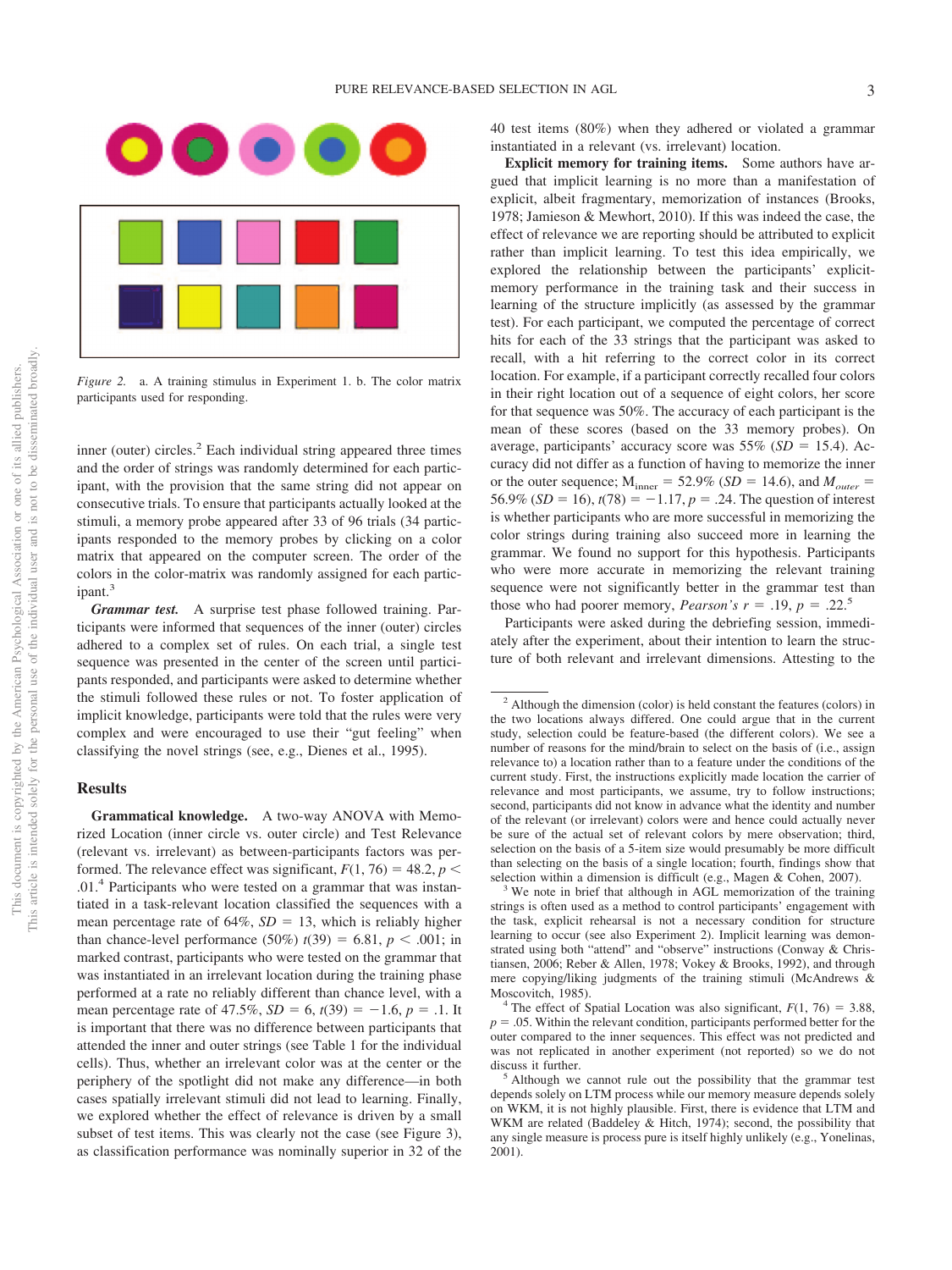| Relevance of the tested sequence |                   |
|----------------------------------|-------------------|
| Relevant                         | <b>Irrelevant</b> |
|                                  |                   |
|                                  |                   |
| 60.5(13)                         | 48.0(8)           |
| 69.0(13)                         | 47.5(7)           |
|                                  |                   |

success of our manipulation of task relevance, participants reported a stronger intention to learn the relevant dimension,  $M_{rel}$  = 4.90,  $SD = 2.48$ ,  $M_{irrel} = 2.20$ ,  $SD = 2.45$ ;  $t(70) = 4.7$ ,  $p < .05$ , as it served their explicit goal. It is important, though, that differences in the intention to learn did not reliably predict participants' grammar learning ( $r = .15$ ,  $p = .7$  for the relevant conditions).<sup>6</sup> This is consistent with the definition of the learning in this experiment as implicit.

#### **Discussion**

Participants were presented with strings of concentric circles, with the colors in the outer and the inner circles adhering to different grammars. AGL occurred only for color sequences that appeared in task-relevant locations, even when both were within the spotlight. The current data suggest relevance is necessary for implicit learning. Moreover, task relevance is necessary even for stimuli that is in the focus or spotlight of spatial attention and hence, presumably, received some amount of attention. The results also show that learning the grammar was statistically unrelated to participants' intention to learn the structure or to the extent of their explicit memory of the individual instances. This is consistent with the assumption that the learning is unintentional.

It might be argued that although the task-irrelevant stimuli could potentially receive attention being at in the focus of attention they did not, simply because the task was demanding enough to consume all available spatial attentional resources, leaving none to spill over to the irrelevant sequences. In fact, the corroboration of this prediction is central to one of the currently prominent theories of attentional selection, Perceptual-Load theory (e.g., Lavie, 1995; Lavie & Cox, 1997).

To directly test this possibility, we ran Experiment 2, in which the stimuli that instantiated the structure were presented under minimal load. Specifically, unlike Experiment 1, each concentric circle was shown individually for a duration of 500 ms with an interval of 500 ms between the presentation of successive concentric circles (see Figure 3). Because there was only one stimulus at a time, perceptual load was minimal. If task relevance serves mainly to prioritize the investment of attention and is not a necessary condition for learning, then under these load-less conditions implicit learning of the irrelevant grammar should appear.

In a recent study, Eitam, Yeshurun, and Hassan (2013) used similar stimuli (two colored concentric circles) that were presented for 500 ms. Five hundred milliseconds after stimulus offset participants were asked to recognize the color that had appeared in both relevant and irrelevant locations (order counterbalanced). They reported that over 75% of their participants were able to

report the color that appeared in the irrelevant location. Based on this, it would be only reasonable to expect implicit learning of the irrelevant location. To anticipate our findings, Experiment 2, which uses highly similar stimuli and exactly the same durations, shows that this is not the case, and that task relevance is essential for implicit learning even when attentional resources are abundant.

#### **Experiment 2: Testing for Relevance-Based Selection Under Minimal Load**

#### **Method**

**Participants.** Forty-two participants (Average age  $= 27$ ; 25 female) from University of Haifa participated for either course credit or payment  $({\sim}$ \$5). Participants were run individually and were randomly assigned to one of two conditions, 21 in each condition.

Procedure. As Experiment 1, this experiment consisted of three phases: practice, training, and test. Practice and training were modified as explained below.

*Practice.* Participants were shown five sequences of five concentric circles. Unlike Experiment 1, each concentric circle was shown alone for a duration of 500 ms with an interval of 500 ms. between the presentation of successive concentric circles. During practice, the color sequences (both inner and outer) of the circles were random; that is, they were not based on any grammar. Also, the order of the circles within a sequence was randomly determined. At the end of each sequence, a black screen appeared for the duration of 500 ms. Participants were instructed that after each black screen they will be asked to tell us what was the color of the outer circle of the stimulus that immediately preceded the last stimulus. To enable them to do so, the black screen was replaced by a matrix of colors (consisting of all the 10 colors used in the experiment). Participants used the mouse to indicate their choice. If participants erred, the practice was repeated until the correct response was obtained.

*Training phase.* Ninety-six unique sequences of five concentric circles were presented in three blocks. Each block consisted of 32 sequences shown in a random order. Unlike the sequences used during the practice, the sequences of colors in the inner and the outer circles used during the training conformed to the two different grammars used in Experiment 1. The task was identical to that of the practice phase; at the end of each sequence, participants were to indicate the color of the outer circle that immediately preceded the last stimulus using the response color matrix. However, unlike the practice, they consisted of only the five colors of the outer circles (see Figure 4 for an example sequence). Participants were given feedback about the accuracy of their response; errors were minimal at 7%. At the end of each block, there was a self-paced break to maintain their engagement with the task. Importantly, no mention of the existence of any form of sequences was made.

*Test phase.* Following training, half of the participants were informed that the outer color sequences adhered to a very complex set of rules (Relevant Grammar condition); the other half were informed that the inner color sequences adhered to a set of complex rules (Irrelevant Grammar condition). Participants were then

<sup>6</sup> Due to technical problems, eight of the questionnaires were lost.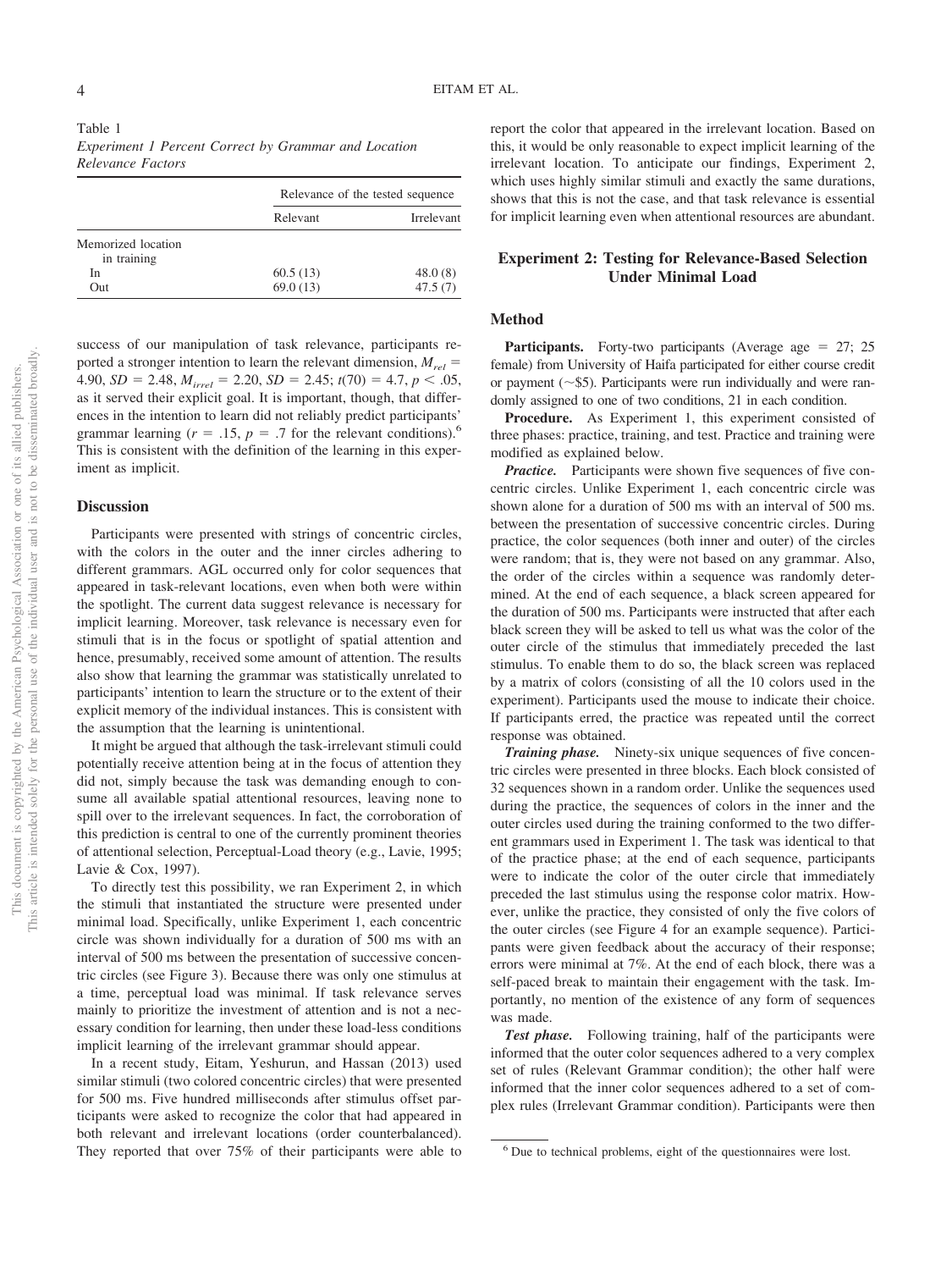

*Figure 3.* Experiment 1: The effect of relevance on classification performance by test item; note that chance level performance is at 50%. In 32 of the 40 items (80%), a test item based on a grammar that was instantiated in a relevant (vs. irrelevant) location was better categorized. Thus, the effect of relevance on grammar learning is very reliable.

asked to categorize 40 new sequences as either grammatical or not. Sequences in the test phase were composed of either the outer (Relevant Grammar condition) or inner (Irrelevant Grammar condition) colors; thus, the outer color sequences appeared with a white inner circle, and the inner color sequences appeared with no outer color. The sequences were shown one circle at a time, as during training. Following the appearance of each test sequences, the question appeared on screen until participants responded  $(1-grammatical, 2-ungrammatical)$ . No feedback was given during this phase. As in Experiment 1, both grammatical and ungrammatical items were comprised from the colors appropriate for that location, hence participants could in no way categorize grammati-



Until response

*Figure 4.* An example sequence in the training phase of Experiment 2. Note the response box contained 10 colors during practice and five colors (as shown) during training. Participants were given feedback on error.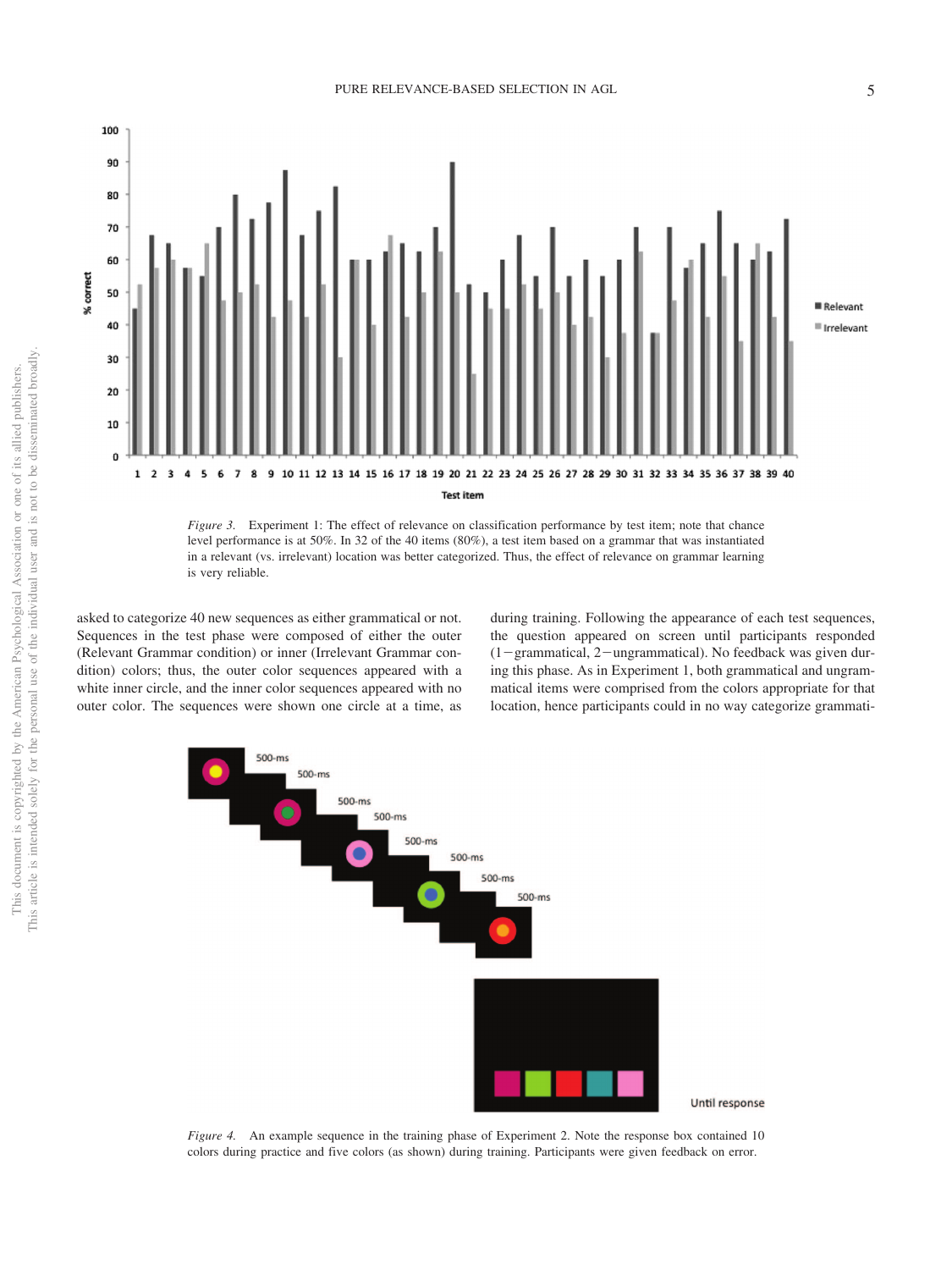cality on the basis of the existence of a specific color but only by the order of colors.

#### **Results**

**Knowledge of grammar.** Participants who classified sequences based on the relevant grammar (i.e., the grammar of the outer colors) were correct in  $63.7\%$  (*SD* = 16), showing reliable learning as compared to chance,  $t(20) = 3.9$ ,  $p < .01$ . In contrast, participants who were tested on the irrelevant grammar—that is, on the grammar of the inner colors—showed no reliable learning, with a mean percent correct of 53% (*SD* = 9.5),  $t(20) = 1.5$ ,  $p =$ .1. An independent-samples *t* test comparing the grammar knowledge of the Relevant and Irrelevant conditions also revealed a reliable difference between them, with a mean difference of 10%,  $t(40) = 2.58, p < .02.$ 

In summary, Experiment 2 revealed once again that the grammar that underlies task-irrelevant stimuli is not learned implicitly even though the demand for attentional resources was minimized. We thus conclude that task relevance is a necessary condition for implicit learning even given attention, at least in the current paradigms.

#### **General Discussion**

The results of two experiments provide strong evidence for the role that task relevance plays in implicit learning over and above spatial attention, and propose some surprising implications for current theories of attentional selection. Whereas Eitam et al., (2009) demonstrated that AGL occurs for task-relevant features when the relevant and the irrelevant are represented by different dimensions (letters vs. colors) and selection occurred under heavy perceptual load, the current study provides the first direct evidence that AGL occurs only for task-relevant locations even when both the irrelevant and the relevant locations are in the focus of spatial attention (Experiment 1), and even when attentional resources are clearly available (Experiment 2).

Before we explore the implications of these findings, let us briefly discuss a number of possible alternative interpretations of the data. First, consider the suggestion that the relevance manipulation merely assigned attention to an object (e.g., the inner circle). Our findings cannot rule out this interpretation. Yet, we believe that it is less plausible in light of Eitam et al. (2013), in which selection largely failed when similar stimuli were used in a considerably easier perceptual task. Moreover, an object-based attention mechanism has to contend with the failure of selection within the spotlight in a variety of other tasks, even when stimuli are clearly "different objects" (e.g., in the standard Flanker task; Eriksen & Eriksen, 1974). Note that we are not arguing that all the stimuli within the spotlight receive the same amount of attention. Rather, we propose stimuli under the spotlight receive some spatial attention, and that this attention alone is not enough for implicit learning to occur.

Alternatively, it might be argued that relevance affects the amount of attention that is allocated. According to this account of our findings, relevance insures that sufficient attention is allocated to a stimulus, rather than merely selecting it (as the first attentional explanation would hold). The reason that no implicit learning occurs for irrelevant stimuli even though attention was clearly

available (as in Experiment 2) is that the necessary amount of attentional resources was not allocated to the irrelevant stimuli.

The viability of this account hinges upon the assumption that implicit learning is sensitive not only to selection but also to the amount of attention allocated to the structure-instantiating stimuli. However, empirical evidence shows that, by and large, implicit learning is insensitive to the amount of attention that is paid to the stimuli. For example, using a modification of the Contextual Cuing Paradigm (an implicit learning task), Rausei, Makovski, and Jiang (2007) demonstrated that the quality of implicit learning of a perceptual context does not change with the amount of attention individual stimuli receive (for similar demonstrations see also Coomans & colleagues,  $2011$ ;<sup>7</sup> Rowland & Shanks, 2006). Building on previous work demonstrating that a search among targetsimilar context leads to more attentional engagement with the stimuli (i.e., more attention allocation; Duncan & Humphreys, 1989), Rausei et al. were able to show that target-similar contexts (more attention to the to-be-learned context) did not produce significantly more implicit learning than target-dissimilar ones (less attention to the to-be-learned context).

A third alternative account of our findings is that the shape of the attentional spotlight is more flexible than thought before (e.g., Müller & Hubner, 2002). In particular, one may argue that it might be shaped like a bagel. If so, participants may have somehow found a way to focus their spatial attention exclusively on the location of the relevant stimuli. While this possibility cannot be directly ruled out by our results, it conflicts with abundant data showing obligatory processing within the spotlight (for reviews see Broadbent, 1982; Eriksen & James, 1986). Furthermore, dominant depictions of the link between attention and selection would still entail that the available resources should "spill over" to the irrelevant stimuli regardless of the shape of the spotlight (Cartwright-Finch & Lavie, 2007; Duncan & Humphreys, 1989; Lavie, 2006; Macdonald & Lavie, 2008).

At least with respect to implicit learning, we find the relevancebased explanation more parsimonious because it helps to accommodate a large body of findings with relatively few assumptions. In particular, since relevance can be assigned to objects, features, locations, or knowledge structures (elements of the to-be-learned invariance itself) and to all that covaries with such relevant elements, a relevance-based explanation can accommodate the multitude of currently unexplainable results without a need to resort to multiple mechanisms. For example, implicit learning has been shown to occur when stimuli are supposedly ignored and when locations are unattended. Specifically, implicit learning of ignored stimuli was demonstrated using a modified version of the Contextual Cuing Paradigm mentioned above (Chun & Jiang, 1998, 2003). Moreover, Jiang and Leung (2005) were able to show that the unattended distractor contexts were actually learned implicitly, but not expressed. It should be noted that although the nontarget colored context was unattended, it was in fact task relevant—as it too predicted the target's location.

Using a different implicit-learning paradigm, Cock and colleagues (2002; see also Deroost, Zeischka & Soetens, 2008; Row-

 $<sup>7</sup>$  Differing from the CCP, the to-be-learned structure in this case was the</sup> "irrelevant" sequence of locations. As the task required identification of the target it seems reasonable to argue that its location was in fact relevant.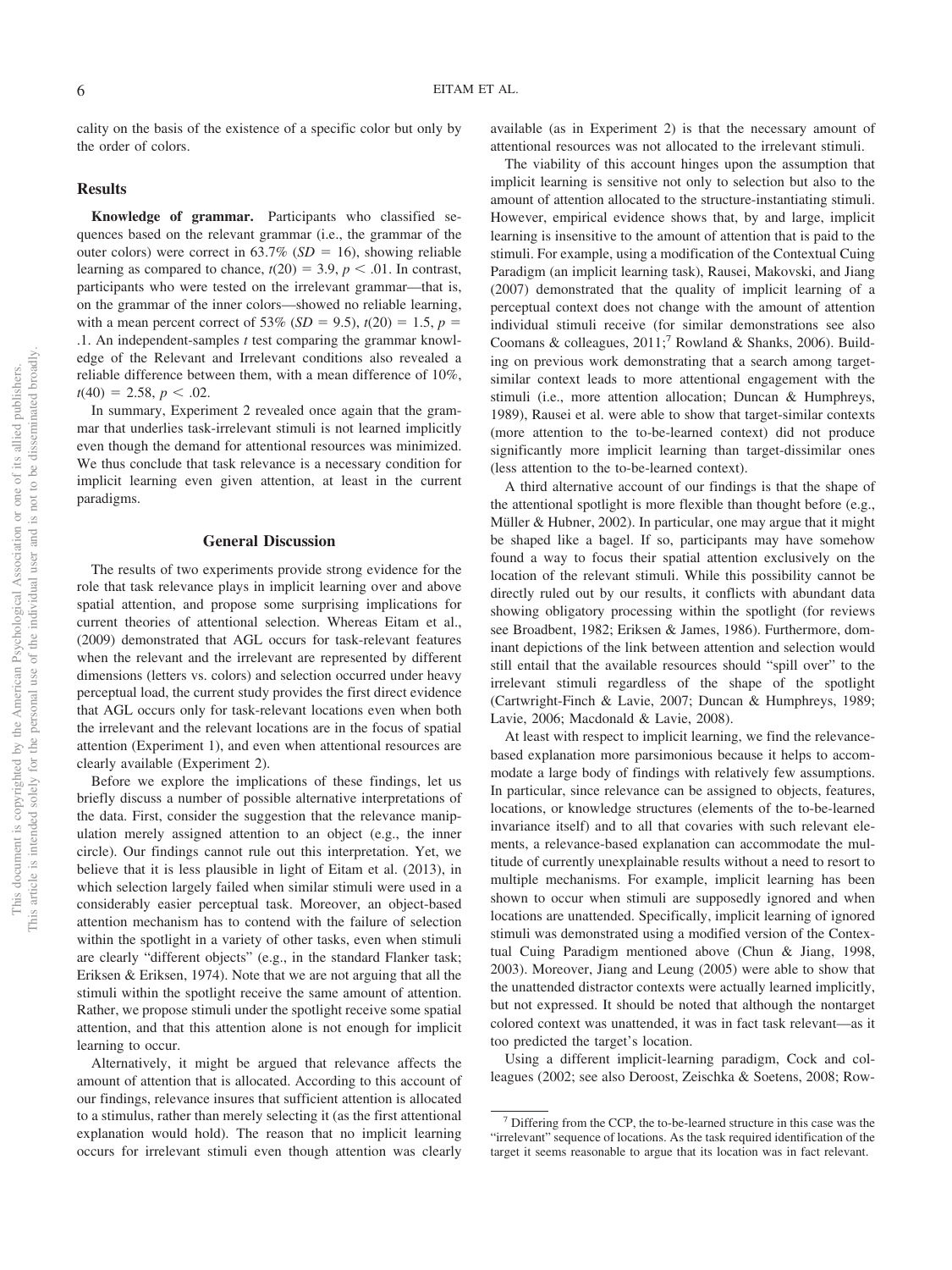land & Shanks, 2006; Experiment 1) showed that unattended stimuli are learned. They used a modified Serial Reaction Time task (SRT) to demonstrate implicit learning of sequences of locations. Participants were to attend a stimulus that was marked by one colored dot and ignore another stimulus marked by a different colored dot (e.g., a blue dot for "attend" and a red one for "ignore"). After training, participants were asked to respond to stimuli appearing in the previously ignored sequences of locations or in different (new) sequences of locations. Participants showed a clear advantage for responding to stimuli presented in the previously ignored sequences demonstrating that they had learned their structure. Again, although the nontarget stimulus was by itself task irrelevant, its location was relevant as it was (negatively) correlated with target's location and hence we would predict that it would be learned. That is, given that the two (target and nontarget) stimuli could not simultaneously appear in the same location, the nontarget sequence was informative about the location of the target.

In yet another demonstration of relevant stimuli being implicitly learned even without attention, Jiménez & Vazquez (2011; Experiment 3a), using a task that combined a Serial Reaction Time task with a Contextual Cuing paradigm, found that contexts are implicitly learned even when they are "highly unlikely to be attended" (i.e., when target location is completely predictable and distracters can be rejected preattentively). Here too, although distracters are argued to be rejected preattentively—they were task relevant (albeit redundant), as they consistently predict the target's location.<sup>8</sup>

Finally, as the regularity itself may be task relevant (as in the Contextual Cuing paradigm, in which the pattern itself predicts the location of the target) the proposed role task relevance plays in implicit learning may explain studies showing currently unexplainable implicit learning *that leads to allocation of attention* (see Zhao, Al-Aidroos, & Turk-Browne, 2013).

To summarize, the current study shows that task relevance is a crucial factor in implicit learning of attended stimuli. When implicit learning is concerned, no learning of irrelevant information was detected even when the individual clearly had sufficient attentional resources to acquire all the structures that existed in the "environment" we created. Other studies show that attention may also not be necessary for implicit learning to occur. These results provide support for the importance of considering relevance per se for learning and cognition at various levels of processing (Eitam & Higgins, 2010).

#### **References**

- Baddeley, A. D., & Hitch, G. J. (1974. Working memory. In G. A. Bower (Ed.), *Recent advances in learning and motivation,* (Vol. 8, pp. 47– 89). New York, NY: Academic Press.
- Broadbent, D. E. (1982). Task combination and selective intake of information. *Acta Psychologica, 50,* 253–290. doi:10.1016/0001- 6918(82)90043-9
- Brooks, L. R. (1978). Non-analytic concept formation and memory for instances. In E. Rosch, (Ed.), *Cognition and concepts* (pp. 169-211). Hillsdale, NJ: Erlbaum,
- Cartwright–Finch, U., & Lavie, N. (2007). The role of perceptual load in inattentional blindness. *Cognition, 102,* 321–340. doi:10.1016/j .cognition.2006.01.002
- Chun, M. M., & Jiang, Y. (1998). Contextual cueing: Implicit learning and memory of visual context guides spatial attention. *Cognitive Psychology, 36,* 28 –71. doi:10.1006/cogp.1998.0681
- Chun, M. M., & Jiang, Y. (2003). Implicit, long-term spatial contextual memory. *Journal of Experimental Psychology: Learning, Memory, and Cognition, 29,* 224 –234. doi:10.1037/0278-7393.29.2.224
- Cock, J. J., Berry, D. C., & Buchner, A. (2002). Negative priming and sequence learning. *European Journal of Cognitive Psychology, 14,* 27– 48.
- Coomans, D., Deroost, N., Zeischka, P., & Soetens, E. (2011). On the automaticity of pure perceptual sequence learning. *Consciousness and cognition, 20*(4), 1460 –1472
- Conway, C. M., & Christiansen, M. H. (2006). Statistical learning within and between modalities. *Psychological Science, 17,* 905–912. doi: 10.1111/j.1467-9280.2006.01801.x
- Deroost, N., Zeischka, P., & Soetens, E. (2008). Negative priming in the SRT task: Learning of irrelevant sequences is enhanced by concurrent learning of relevant sequences. *European Journal of Cognitive Psychology, 20,* 47– 68. doi:10.1080/09541440701282159
- Dienes, Z., Altman, G. T. M., Kwan, L., & Goode, A. (1995). Unconscious knowledge of artificial grammars is applied strategically. *Journal of Experimental Psychology: Learning, Memory, and Cognition, 21,* 1322– 1338. doi:10.1037/0278-7393.21.5.1322
- Duncan, J., & Humphreys, G. W. (1989). Visual search and stimulus similarity. *Psychological Review, 96,* 433– 458. doi:10.1037/0033-295X .96.3.433
- Eitam, B., Hassin, R. R., & Schul, Y. (2008). Non-conscious goal pursuit in novel environments: The case of implicit learning. *Psychological Science, 19,* 261–267. doi:10.1111/j.1467-9280.2008.02078.x
- Eitam, B., & Higgins, E. T. (2010). Motivation in mental accessibility: Relevance Of A Representation (ROAR) as a new framework. *Social & Personality Psychology Compass, 4,* 951–967. doi:10.1111/j.1751-9004 .2010.00309.x
- Eitam, B., Miele, D. B., & Higgins, E. T. (in press). Motivated remembering: remembering as accessibility and accessibility as motivational relevance. In D. Carlston (ed.), *Handbook of social cognition*. Oxford University Press, New York.
- Eitam, B., Schul, Y., & Hassin, R. R. (2009). Goal relevance and artificial grammar learning. *The Quarterly Journal of Experimental Psychology, 62,* 228 –238. doi:10.1080/17470210802479113
- Eitam, B., Yeshurun, Y., & Hassan, K. (2013). Blinded by irrelevance: Pure irrelevance induced blindness. *Journal of Experimental Psychology: Human Perception and Performance, 39,* 611– 615. doi:10.1037/ a0032269
- Eriksen, B. A., & Eriksen, C. W. (1974). Effects of noise letters upon the identification of a target letter in a nonsearch task. *Perception & Psychophysics, 16,* 143–149. doi:10.3758/BF03203267
- Eriksen, C. W., & James, J. D. S. (1986). Visual attention within and around the field of focal attention: A zoom lens model. *Perception & Psychophysics, 40,* 225–240. doi:10.3758/BF03211502
- Eriksen, C. W., & Yeh, Y. Y. (1985). Allocation of attention in the visual field. *Journal of Experimental Psychology: Human Perception and Performance, 11,* 583–597. doi:10.1037/0096-1523.11.5.583
- Folk, C. L., Remington, R. W., & Johnston, J. C. (1992). Involuntary covert orienting is contingent on attentional control settings. *Journal of Experimental Psychology: Human Perception and Performance, 18,* 1030 –1044. doi:10.1037/0096-1523.18.4.1030
- Frensch, P. (1998). One concept, multiple meanings: On how to define the concept of implicit learning. In M. A. Stadler & P. A. Frensch (Ed.), *Handbook of implicit learning* (pp. 47–104). Thousand Oaks, CA: Sage.

We intentionally begin with minimal explanatory machinery. A better, but less parsimonious, relevance-based explanation for these results is that implicit learning occurs for task-relevant stimuli and for stimuli that covary with task-relevant stimuli.